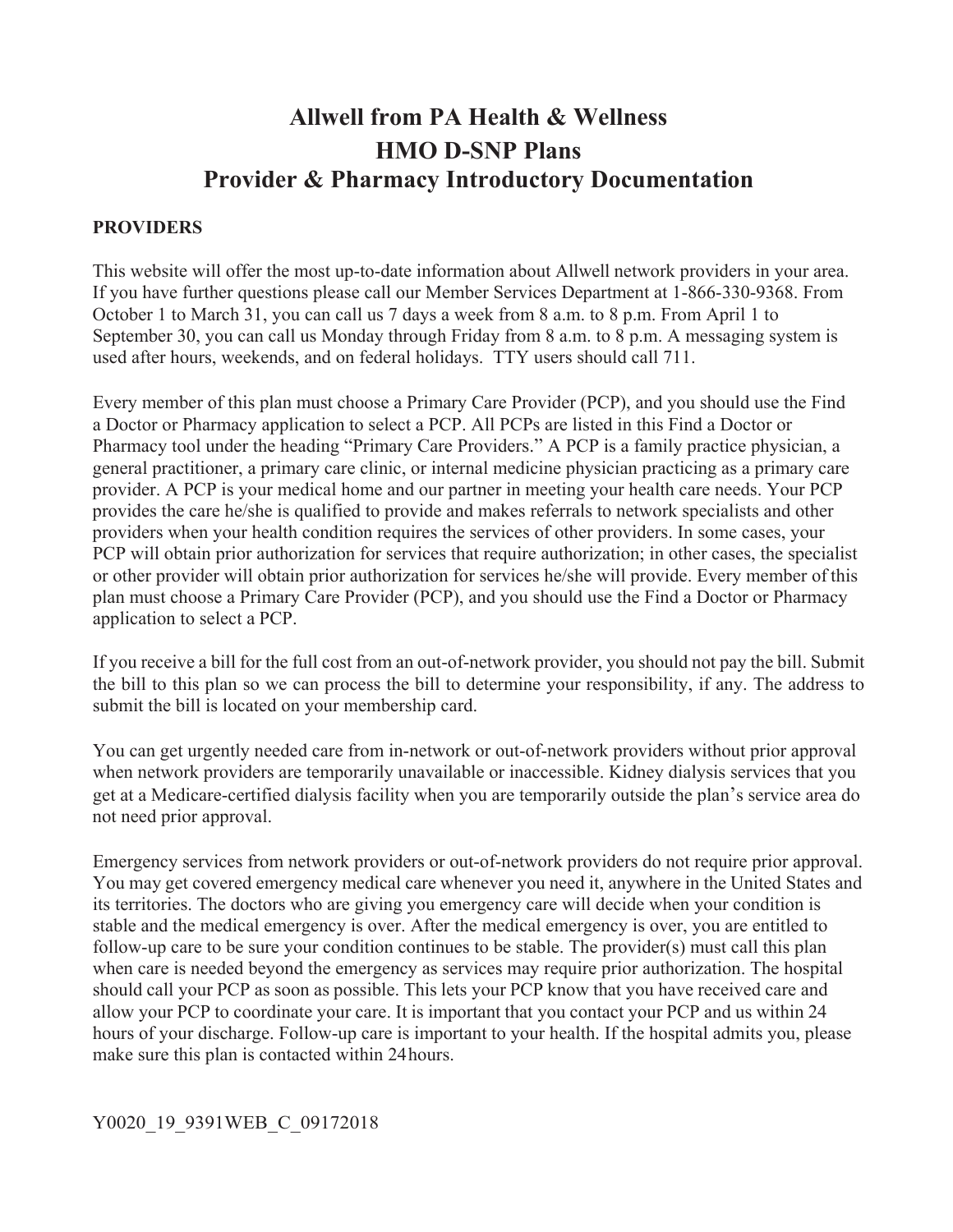## **What is the service area for Allwell from PA Health & Wellness?**

The counties in our service area are listed below.

**Allwell Dual Medicare:** Adams, Allegheny, Armstrong, Beaver, Bedford, Berks, Blair, Bradford, Bucks, Butler, Cambria, Cameron, Carbon, Centre, Chester, Clarion, Clearfield, Clinton, Crawford, Cumberland, Dauphin, Delaware, Elk, Erie, Fayette, Forest, Franklin, Fulton, Greene, Huntingdon, Indiana, Jefferson, Juniata, Lackawanna, Lancaster, Lawrence, Lebanon, Lehigh, Luzerne, Lycoming, Mckean, Mercer, Mifflin, Monroe, Montgomery, Northampton, Perry, Philadelphia, Pike, Potter, Schuylkill, Snyder, Somerset, Sullivan, Susquehanna, Tioga, Union, Venango, Warren, Washington, Wayne, Westmoreland, Wyoming, and York

## **How do you find Allwell from PA Health & Wellness providers in your area?**

The Find a Doctor or Pharmacy application is organized by provider type, county, and city. Look for the type of provider first (for example, PCP, cardiologist, etc.), then look for your county and city to find a provider close to your home.

If you have questions about Allwell or require assistance in selecting a PCP, please call our Member Services Department at 1-866-330-9368. From October 1 to March 31, you can call us 7 days a week from 8 a.m. to 8 p.m. From April 1 to September 30, you can call us Monday through Friday from 8 a.m. to 8 p.m. A messaging system is used after hours, weekends, and on federal holidays. TTY users should call 711.

### **PHARMACY**

To get a complete description of your prescription coverage, including how to fill your prescriptions, please review the *Evidence of Coverage* and Allwell's formulary.

We call the pharmacies on this list our "network pharmacies" because we have made arrangements with them to provide prescription drugs to Plan members. In most cases, your prescriptions are covered under Allwell only if they are filled at a network pharmacy or through our mail order pharmacy service. Once you go to one pharmacy, you are not required to continue going to the same pharmacy to fill your prescription but can switch to any other of our network pharmacies. We will fill prescriptions at nonnetwork pharmacies under certain circumstances as described in our *Evidence of Coverage*.

The website will offer the most up-to-date list of pharmacies. You may also call Member Services for updated Pharmacy information.

You can get prescription drugs shipped to your home through our network mail order delivery service. For more information, please contact us at the number below.

For information on more pharmacies in our plan network, please call our Member Services Department at 1-866-330-9368. From October 1 to March 31, you can call us 7 days a week from 8 a.m. to 8 p.m. From April 1 to September 30, you can call us Monday through Friday from 8 a.m. to 8 p.m. A messaging system is used after hours, weekends, and on federal holidays. TTY users should call 711.

If you have questions about any of the above, including for instructions on how to submit claims for